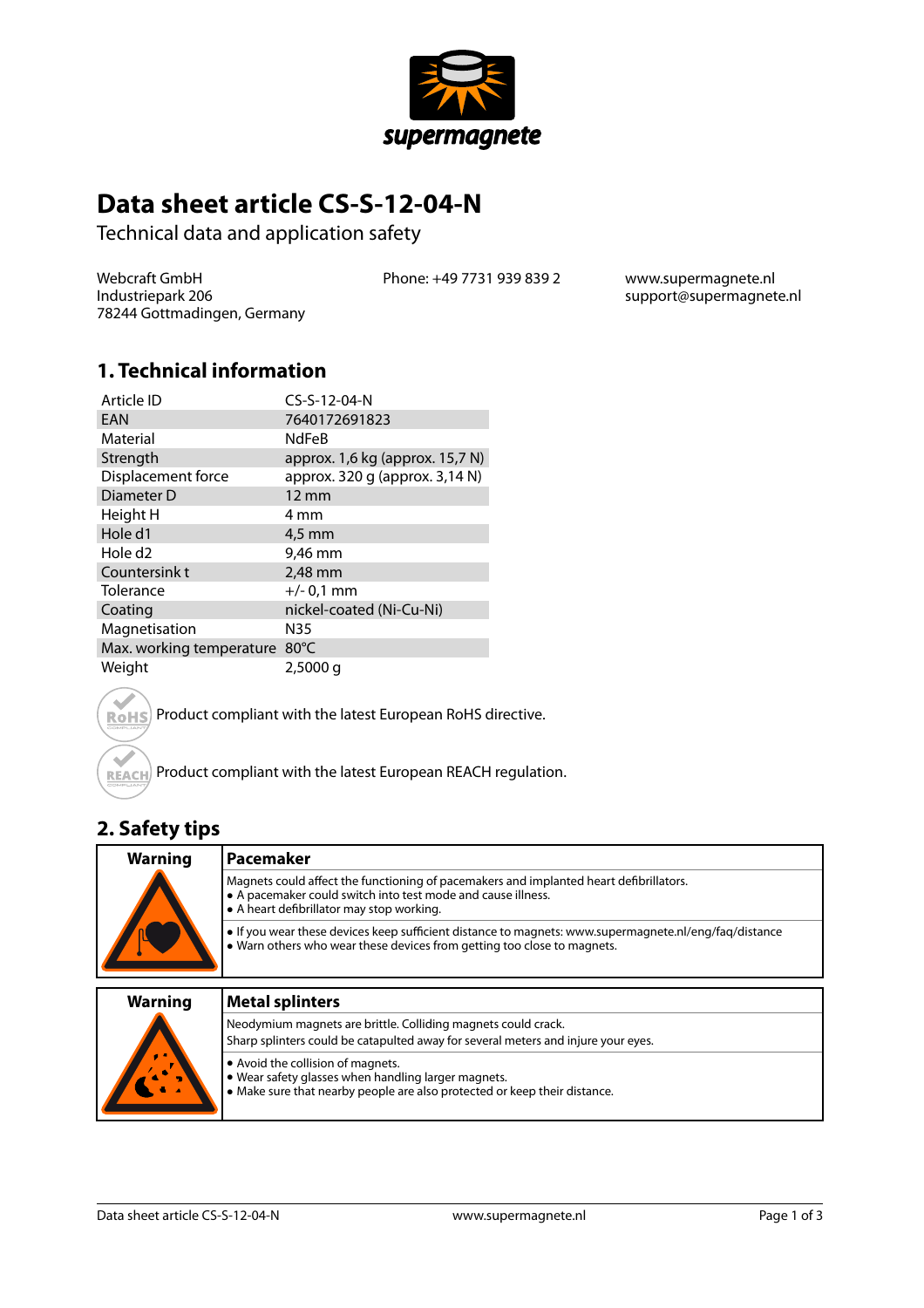## **3. Handling and storing**

| <b>Caution</b> | <b>Magnetic field</b>                                                                                                                                                                                                                                                                  |
|----------------|----------------------------------------------------------------------------------------------------------------------------------------------------------------------------------------------------------------------------------------------------------------------------------------|
|                | Magnets produce a far-reaching, strong magnetic field. They could damage TVs and laptops, computer hard<br>drives, credit and ATM cards, data storage media, mechanical watches, hearing aids and speakers.                                                                            |
|                | • Keep magnets away from devices and objects that could be damaged by strong magnetic fields.<br>• Please refer to our table of recommended distances: www.supermagnete.nl/eng/fag/distance                                                                                            |
| <b>Caution</b> |                                                                                                                                                                                                                                                                                        |
|                | <b>Combustibility</b>                                                                                                                                                                                                                                                                  |
|                | When machining magnets, the drilling dust could easily ignite.<br>Stay away from machining magnets or use appropriate tools and sufficient cooling water.                                                                                                                              |
| <b>Caution</b> | <b>Nickel allergy</b>                                                                                                                                                                                                                                                                  |
|                | Many of our magnets contain nickel, also those without nickel coating.<br>• Some people have an allergic reaction when they come into contact with nickel.<br>. Nickel allergies could develop from perpetual contact with nickel-plated objects.                                      |
|                | • Avoid perpetual skin contact with magnets.<br>• Avoid contact with magnets if you already have a nickel allergy.                                                                                                                                                                     |
|                |                                                                                                                                                                                                                                                                                        |
| <b>Notice</b>  | Influence on people<br>According to the current level of knowledge, magnetic fields of permanent magnets do not have a measurable<br>positive or negative influence on people. It is unlikely that permanent magnets constitute a health risk, but it<br>cannot be ruled out entirely. |
|                | • For your own safety, avoid constant contact with magnets.<br>• Store large magnets at least one metre away from your body.                                                                                                                                                           |
| <b>Notice</b>  | <b>Splintering of coating</b>                                                                                                                                                                                                                                                          |
|                | Most of our neodymium magnets have a thin nickel-copper-nickel coating to protect them from erosion. This<br>coating could splinter or crack due to collision or large pressure. This makes them vulnerable to environmental<br>influences like moisture and they could oxidise.       |
|                | • Separate big magnets, especially spheres, with a piece of cardboard.<br>• Avoid collisions of magnets as well as repeated mechanical exposure (e.g. blows, bashes).                                                                                                                  |
| <b>Notice</b>  | <b>Oxidation, corrosion, rust</b>                                                                                                                                                                                                                                                      |
|                | Untreated neodymium magnets oxidise quickly and disintegrate.<br>Most of our magnets have a nickel-copper-nickel coating to protect them from corrosion. This coating provides<br>some protection against corrosion, but it is not robust enough for continuous outdoor use.           |
|                | • Use magnets only in the dry indoors or protect them against environmental influences.<br>• Avoid damages to the coating.                                                                                                                                                             |
| <b>Notice</b>  | <b>Temperature resistance</b>                                                                                                                                                                                                                                                          |
|                | Neodymium magnets have a maximum working temperature of 80 to 200°C.                                                                                                                                                                                                                   |
|                | Most neodymium magnets lose part of their adhesive force permanently at a temperature of 80°C.                                                                                                                                                                                         |
|                | • Don't use magnets in places where they are exposed to extreme heat.<br>• If you use an adhesive, don't harden it with hot air.                                                                                                                                                       |